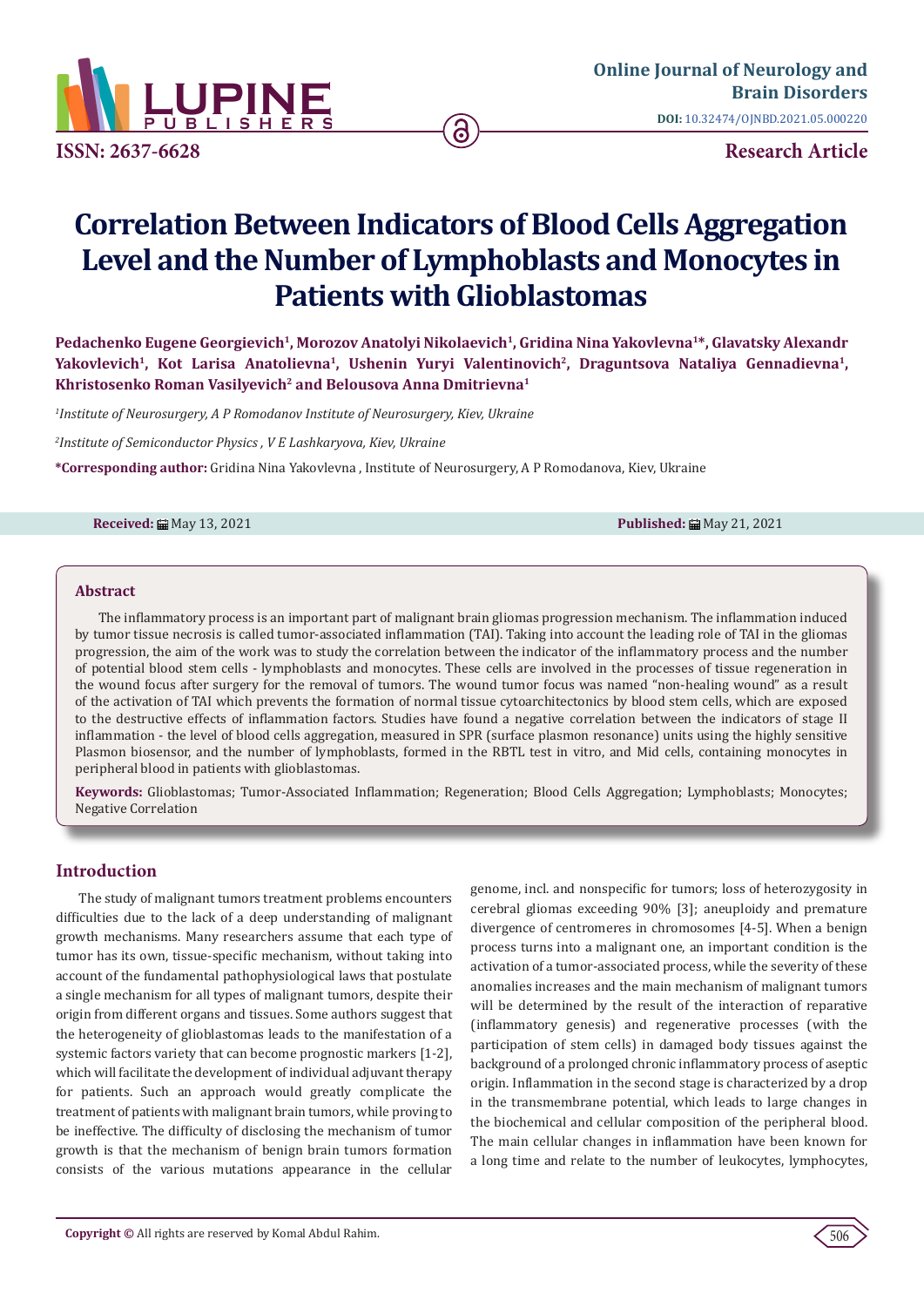neutrophils, platelets and other types of peripheral blood cells. Recently, interest has appeared in the study of the relationship between cellular fractions, for example, lymphocytes to monocytes, leukocytes to granulocytes, etc., which, according to researchers, makes it possible to more accurately determine the diagnostic and prognostic capabilities of this approach [3-6].

The question arises, is the appearance of a certain number of cells of various types in the peripheral bloodstream a random or natural process, strictly conditioned by some factor? Most studies are carried out taking into account the protective functions of peripheral blood cells of an inflammatory nature. Of interest are blood cells, which can also participate in regenerative processes, in which tissue defects are replaced not by scar tissue, but by cell mass, taking into account the cytoarchitectonics of the tissues of this organ. Lymphoblasts formed under the action of PHA in the RBTL test acquire the properties of stem cells, which are also inherent in monocytes of the peripheral bloodstream. It has been shown that blood mononuclear cells can be reprogrammed into pluripotent stem cells [7-8]. Monocytes are the largest blood cells [9]. Monocytes, which migrate from the bloodstream to other tissues, then differentiate into tissue macrophages or dendritic cells. Macrophages are responsible for protecting tissues from foreign substances, but they are also thought to play an essential role in the formation of important organs such as the heart and brain. For successful postoperative adjuvant therapy of malignant gliomas, it is necessary to search for indicators that are closely related to the subsequent regulation of other links in the pathogenesis of gliomas. The level of transmembrane potential claims to be such an indicator. In the studies carried out, its ability to regulate the number of potential peripheral blood stem cells for the processes of tissue regeneration in the postoperative focus was studied.

The aim of the research was to find a correlation between the indicator of stage II of the inflammatory process by determining the level of aggregation of blood cells and the number of lymphoblasts in the RBTL test and monocytes in the peripheral bed simultaneously from the same blood samples from patients with neurosurgical pathology.

# **Materials and Methods**

The study was carried out in two parallel methods to confirm the presence of a correlation between the level of aggregation of blood cells and the number of lymphoblastic cells and monocytes in view of the importance of this mechanism in understanding the progression of malignant brain tumors. In our previous studies, it was found that indicators of the level of aggregation of blood cells, measured in modern units of surface plasmon resonance [10], determined on a supersensitive biosensor of the Plasmon type, are decisive in many processes associated with metabolic changes in the body during inflammatory and tumor processes. The proliferative activity of lymphocytes was studied in 21 patients with malignant gliomas and in 15 patients with spinal hernias. Verapamil, an NMDA-dependent calcium channel blocker, has been used to decrease or increase the level of transmembrane potential (TMP)

mediated by the level of aggregation of blood cells. Modification of the lymphocyte blast transformation reaction (LBTR) was carried out in vitro experiments using 0.25% solutions of verapamil hydrochloride (Farmak). The solutions were prepared in dilutions from 10-1 to 10-5 times immediately before culturing blood cells in RPMI medium for 72 hours. To each Petri dish 2 cm in diameter was added 2 ml of RPMI medium, 600 microliters (μl) of blood cells without plasma, 60 μl of various concentrations of verapamil - hydrochloride, 60 μl of phytohemagglutinin (PHA) (Sigma, 5 mg / 5 ml H2O) and 20 μl of gentamicin. Determination of the absolute number of peripheral blood cells was carried out on an automatic hematological analyzer "Mindray - 3000". Monocytes were detected in the pool of Mid cells of the peripheral bloodstream. Statistical studies were performed using the "Statistics-10v" package. Standardization of diverse indicators was obtained by the formula: Xn - XΣ / σ, where Xn is an individual value; XΣ - average value; σ is the standard deviation.

# **Method for Determining the Correlation Coefficient**

Spearman's rank correlation coefficient is a nonparametric method that is used to statistically study the relationship between phenomena. In this case, the actual degree of parallelism between the two quantitative series of the studied features is determined and an assessment of the tightness of the established relationship is given using a quantitatively expressed coefficient. The statistical significance of the obtained coefficient is assessed using the Student's t-test. If the calculated value of the t-test is less than the tabular value for a given number of degrees of freedom, the statistical significance of the observed relationship is absent. If more, then the correlation is considered statistically significant (Table 1).

**Table 1:** To assess the tightness of communication, use the Chaddock scale.

| Absolute value r           | The tightness (strength) of the correlation |  |
|----------------------------|---------------------------------------------|--|
| less than 0.3              | weak                                        |  |
| from $0.3$ before to $0.5$ | moderate                                    |  |
| from $0.5$ before $0.7$    | noticeable                                  |  |
| from $0.7$ before $0.9$    | high                                        |  |
| more than 0.9              | very high                                   |  |

# **Results and its Discussion**

The use of dilutions of verapamil - hydrochloride from 10 to 100 times led to an insignificant increase in the number of lymphoblasts against the background of an increase in the level of aggregation of blood cells (decrease in SPR indices) compared with the control indices without verapamil in spinal hernias (Figure 1). In the control blood samples of patients with glioblastoma, a decrease in the percentage of lymphoblasts was noted against the background of the same increase in the level of aggregation in spinal hernias (Figure 1 and 2). At first glance, this result is a confirmation of the immunosuppressive status in gliomas, when the proliferative activity of lymphocytes decreases in response to PHA exposure.

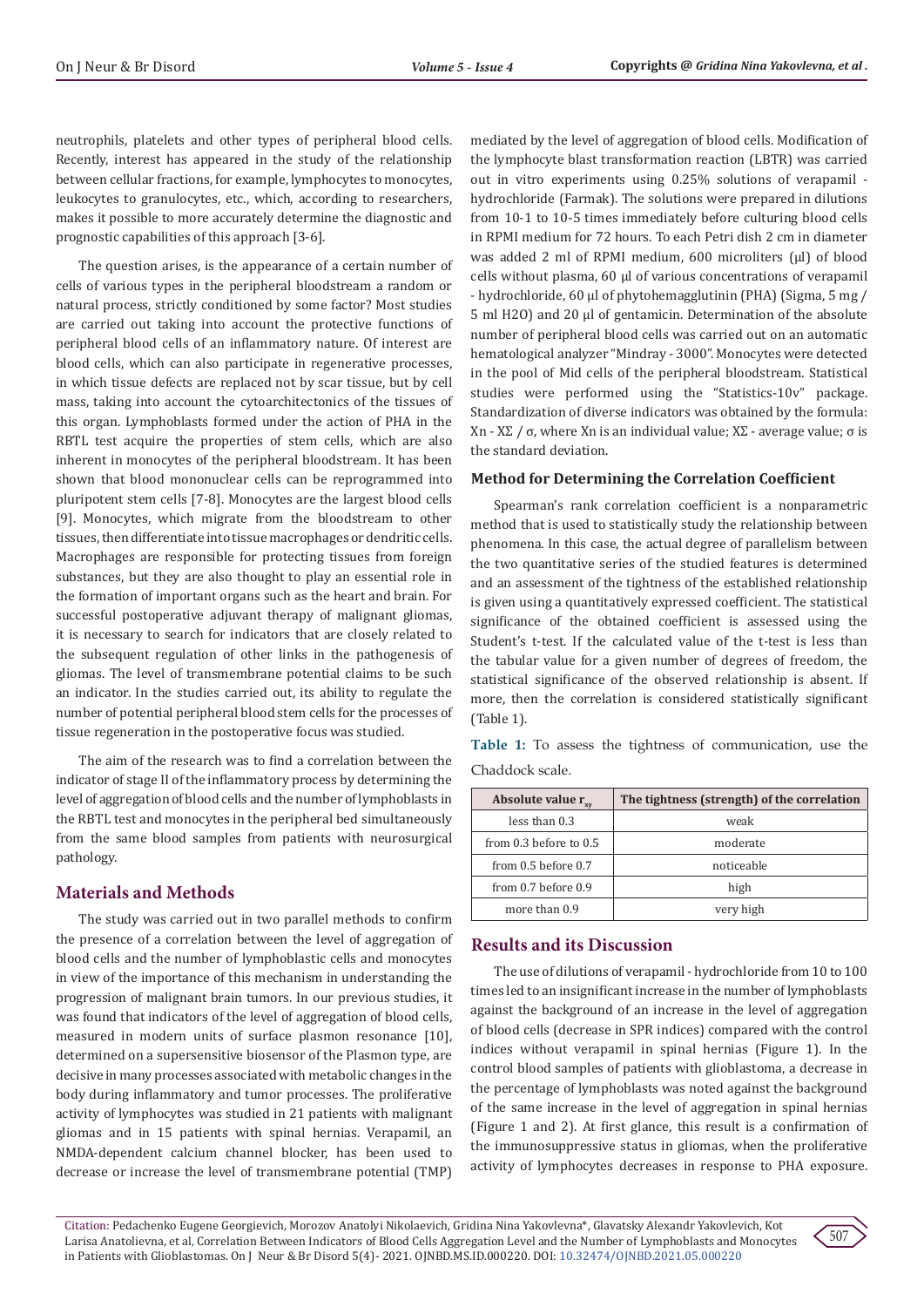The effect of verapamil - hydrochloride on blood cells, diluted 10 times, revealed that immunosuppression is latent and depends on the level of TMP. In Figure 2 shows that an increase in the level of aggregation of blood cells (a decrease in SPR indicators) leads to a significant increase in the proliferation activity of lymphocytes when exposed to a dilution of verapamil by a factor of 10.



**Figure 1:** Standardized indices of SPR of blood cells in comparison with the number of lymphoblasts (in%) cultured using different dilutions of verapamil- hydrochloride for spinal hernias (in the RBTL test).

Legend: ctrl - blood samples without vrapamil - hydrochloride added.



**Figure 2:** Standardized indices of SPR of blood cells in comparison with the number of lymphoblasts (in%) cultured using different dilutions of verapamil - hydrochloride for malignant gliomas (in the RBTL test).



**Figure 3:** Inverse correlation of blood cells aggregation level indicators (SPR) and the number of Mid cells (the correlation coefficient is - 0.51) in patients with glioblastomas.

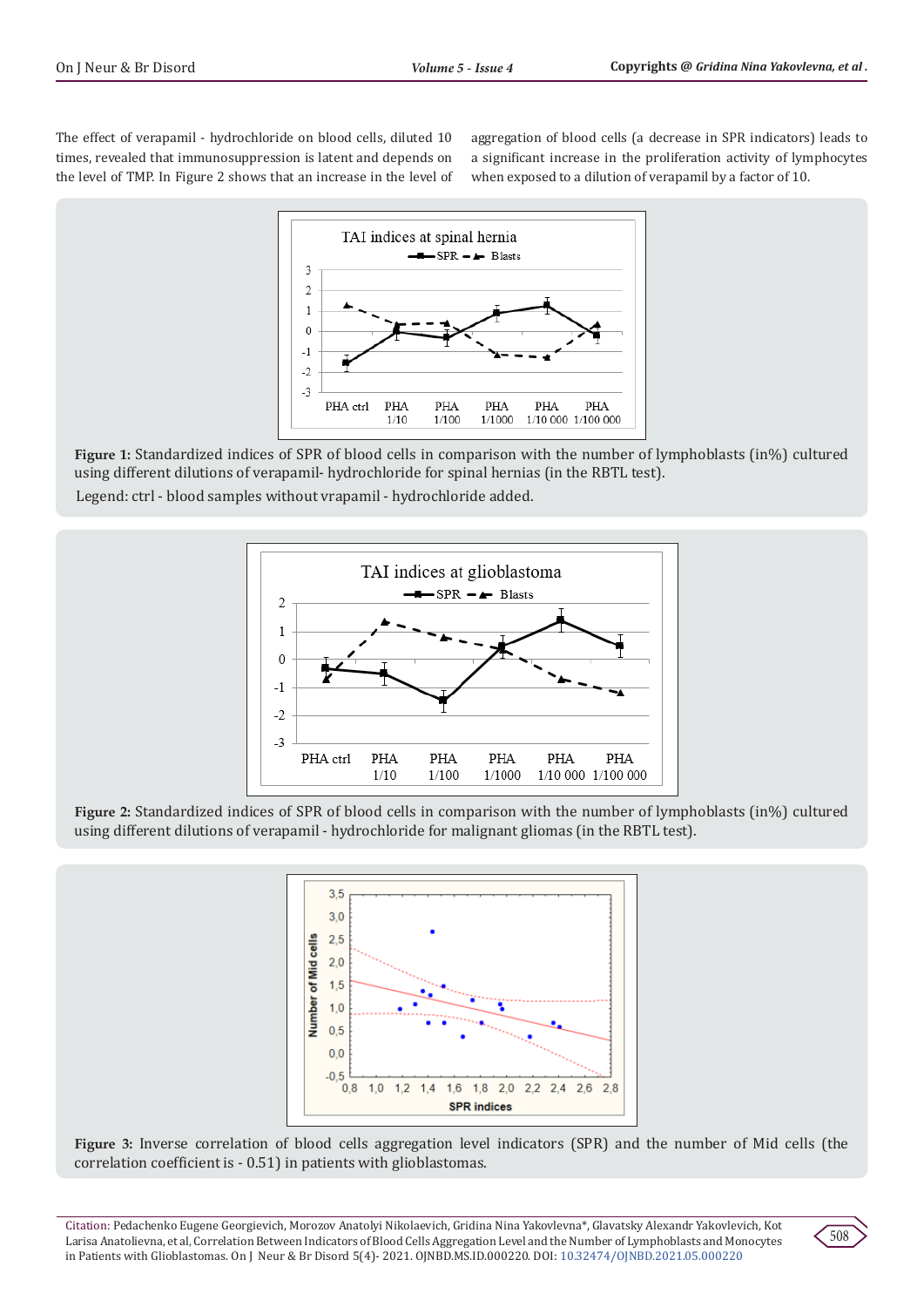Comparison of the level of cell aggregation (increase in SPR indicators) using the Plasmon biosensor-analyzer and the number of Mid cells containing monocytes in their composition made it possible to find a negative correlation between them when examining blood samples in 16 patients with glioblastomas before surgery (the correlation coefficient is - 0.51). The data obtained may indicate a regulatory value of the transmembrane potential of peripheral blood cells, mediated through the level of aggregation of blood cells, measured in terms of SPR, on the number of potentially stem cells of lymphoblasts, formed in cell culture under the influence of phytohemagglutinin, and monocytes, measured in the pool of Mid cells in the blood of patients with glioblastomas. The revealed negative correlation shows that with a decrease in the transmembrane potential on the cell membrane, the number of monocytes, which are potential stem cells, increases. These data are confirmed by the presence of the mechanism of epithelial-mesenchymal transition (EMT) [11-13], which promotes

the beginning of damaged organ tissues restoration, provided that the manifestations of the inflammatory process are inhibited, the presence of which will adversely affect these processes in patients with malignant tumors [14] (Figure 3).

In addition, the lack of correlation between the indices of the monocytes number and lymphocytes indicates differences in the protective and regenerative functions of these cell pools in the peripheral bloodstream (Table 2). At the same time, the rest of the cellular species have a positive correlation coefficient with each other. A long-term decrease in the transmembrane potential can contribute to the dysfunction of mesenchymal stem cells - monocytes, which will further manifest itself in pathological changes in the repair-regenerative relationship, leading to the appearance of recurrent tumor growth both in patients with glioblastomas and in other malignant tumors. The results obtained indicate the important role of the TMP level regulation in the adjuvant treatment of patients with glioblastomas.

**Table 2:** Lack of correlation when comparing the number of lymphocytes and Mid cells (monocytes) in patients with glioblastomas.

| Variable   | <b>Spearman Rank Order Correlations</b>          |       |      |      |
|------------|--------------------------------------------------|-------|------|------|
|            | Marked correlations are significant at p <,05000 |       |      |      |
|            | <b>WBC</b>                                       | Lymph | Mid  | Gran |
| <b>WBC</b> | 1,00                                             | 0,63  | 0,78 | 0,98 |
| Lymph      | 0.63                                             | 1,00  | 0,24 | 0,56 |
| Mid        | 0.78                                             | 0,24  | 1,00 | 0,81 |
| Gran       | 0,98                                             | 0,56  | 0,81 | 1,00 |

# **Conclusion**

The presence of two mechanisms, apoptosis and epithelialmesenchymal transition (EMT), is vital for the normal implementation of the repair and regeneration processes in living organisms. In this case, the inflammatory process is absent in the embryonic period, when apoptosis predominates, so that embryonic cells are not damaged by various phlogogenic factors that arise during inflammation. The presence of these factors is also undesirable during the regeneration of organs and tissues by stem cells of various origins in the adult period, which is carried out by blocking the inflammation of the EMT. In malignant brain tumors, blocking of tumor-associated inflammation [14-19] does not occur due to the constant presence of necrotic tissues in the tumor focus. As a result, stem cells are damaged and cannot perform their regenerative functions normally [20-23]. Instead of restoring the cytoarchitectonics inherent in this tissue, a chaotic increase in cell mass occurs in the form of a malignant neoplasm. At the same time, the number of blood cells and their relationship between different fractions differ from those in the norm and can serve as indicators of tumor progression.

The work shows on two cell fractions with stem potential, namely on lymphocytes and monocytes, that with a decrease in the level of transmembrane potential, mediated by the level of aggregation of blood cells, the number of lymphoblasts in the cell

culture and monoblasts in the peripheral blood increases, indicating a negative correlation between the membrane charge and number of stem cells. The dependence of many indicators on the level of transmembrane potential in the pathogenesis of tumor progression indicates that the correlation of TMP can be very effective in postoperative treatment, since the simultaneous correlation of other indicators regulated by the level of TMP will help prevent the early onset of relapses in patients with glioblastomas.

# **References**

- 1. [Aum DJ, Kim DH, Beaumont TL, Leuthardt EC, Dunn GP, et al. \(2014\)](https://pubmed.ncbi.nlm.nih.gov/25434380/) [Molecular and cellular heterogeneity: the hallmark of glioblastoma.](https://pubmed.ncbi.nlm.nih.gov/25434380/) [Neurosurg Focus 37: 11.](https://pubmed.ncbi.nlm.nih.gov/25434380/)
- 2. [Han Sh, Liu Ya, Li Qi, Li Zh, Hou H, et al. \(2015\) Pre-treatment neutrophil](https://pubmed.ncbi.nlm.nih.gov/26341881/)[to-lymphocyte ratio is associated with neutrophil and T-cell infiltration](https://pubmed.ncbi.nlm.nih.gov/26341881/) [and predicts clinical outcome in patients with glioblastoma. Cancer 15:](https://pubmed.ncbi.nlm.nih.gov/26341881/) [617.](https://pubmed.ncbi.nlm.nih.gov/26341881/)
- 3. James CD, Collins VP (1993) Glial tumors, Genetic of nervous system tumors. 240-248.
- 4. [Duesberg P, Rausch C, Rasnick D, Haehlmann R \(1998\) Genetic instability](https://pubmed.ncbi.nlm.nih.gov/9811862/) [of cancer cells is proportional to their degree of aneuploidy. Proc Natl](https://pubmed.ncbi.nlm.nih.gov/9811862/) [Acad Sci 95\(23\): 13692-13697.](https://pubmed.ncbi.nlm.nih.gov/9811862/)
- 5. Shvachko LP (2010) Premature Separation of Centromers in the early Mechanism of Aneuploidy During Oncological Progression Topics in Experimental Evolution of Organisms. Collection of Science Practices (9): 471-475.